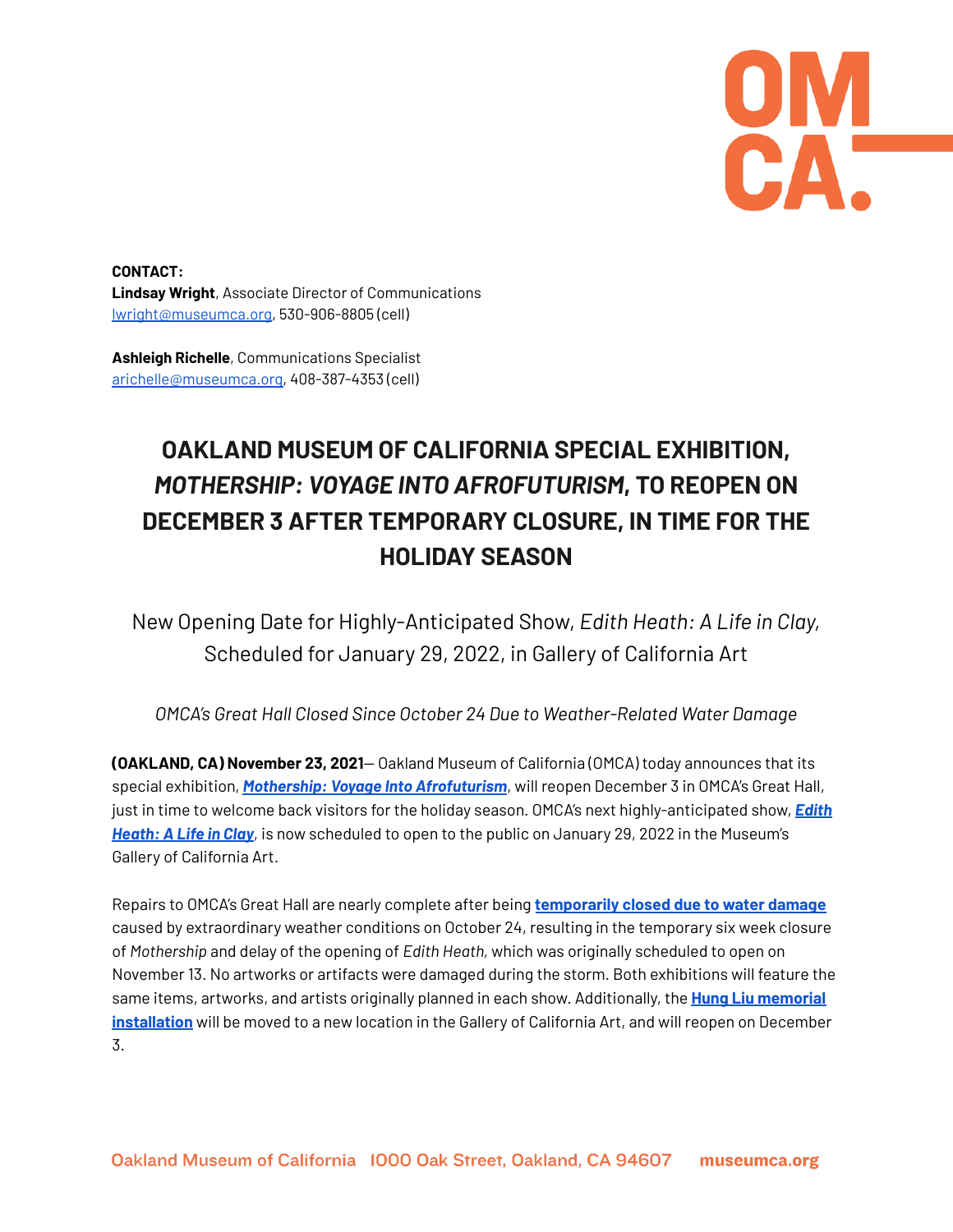

## **Gather with Family and Friends at OMCA this Holiday Season**

OMCA is a great place to gather with family and friends during the holidays, with special exhibitions and programs for everyone to enjoy. Explore OMCA's three collection galleries of California Art, California History, and California Natural Sciences.

Bring your lunch and favorite picnic blanket to OMCA's recently-launched garden program, **[Lunchtime](https://museumca.org/lunchtime-sessions) Sessions: Music, Dance, and [Storytelling](https://museumca.org/lunchtime-sessions) in the Garden**. Held for free every Thursday and Saturday starting at noon, visitors are invited to come together and enjoy a range of live performances in our newly-renovated picturesque garden setting. Visit [museumca.org/lunchtime-sessions](https://museumca.org/lunchtime-sessions) for details.

**Give the gift of membership this holiday season.** All OMCA memberships include unlimited admission for at least 2 guests, invitations to Member previews and events, discounts at the OMCA Store, parking garage, and cafe, and much more.

**Shop [locally-made](https://museumca.org/omca-store) gifts at the OMCA Store**. Bring a piece of your Museum experience home to share with a loved one, featuring locally-made items such as books, artwork, jewelry, prints, and apparel. The store is open during the Museum's visitor hours, Wednesday through Sunday from 11 am to 5 pm.

## **ABOUT THE OAKLAND MUSEUM OF CALIFORNIA**

The Oakland Museum of California (OMCA) tells the many stories that comprise California, creating the space and context for greater connection, trust, and understanding between people. Through its inclusive exhibitions, public programs, educational initiatives, and cultural events, OMCA brings Californians together and inspires greater understanding about what our state's art, history, and natural surroundings teach us about ourselves and each other. With more than 1.9 million objects, OMCA brings together its multidisciplinary collections of art, history, and natural science with first-person accounts and often untold narratives of California, all within its 110,000 square feet of gallery space and seven-acre campus. The Museum is a leading cultural institution of the Bay Area and a resource for the research and understanding of California's dynamic cultural and environmental heritage for visitors from the region, the state, and around the world.

## **VISITOR INFORMATION**

The Oakland Museum of California (OMCA) is at 1000 Oak Street, at 10th Street, in Oakland. Museum admission is \$16 general; \$11 seniors and students with valid ID, \$7 youth ages 13 to 17, and free for Members and children 12 and under. There is a \$5 charge in addition to general admission pricing for special exhibitions in the Great Hall. OMCA offers onsite underground parking and is conveniently